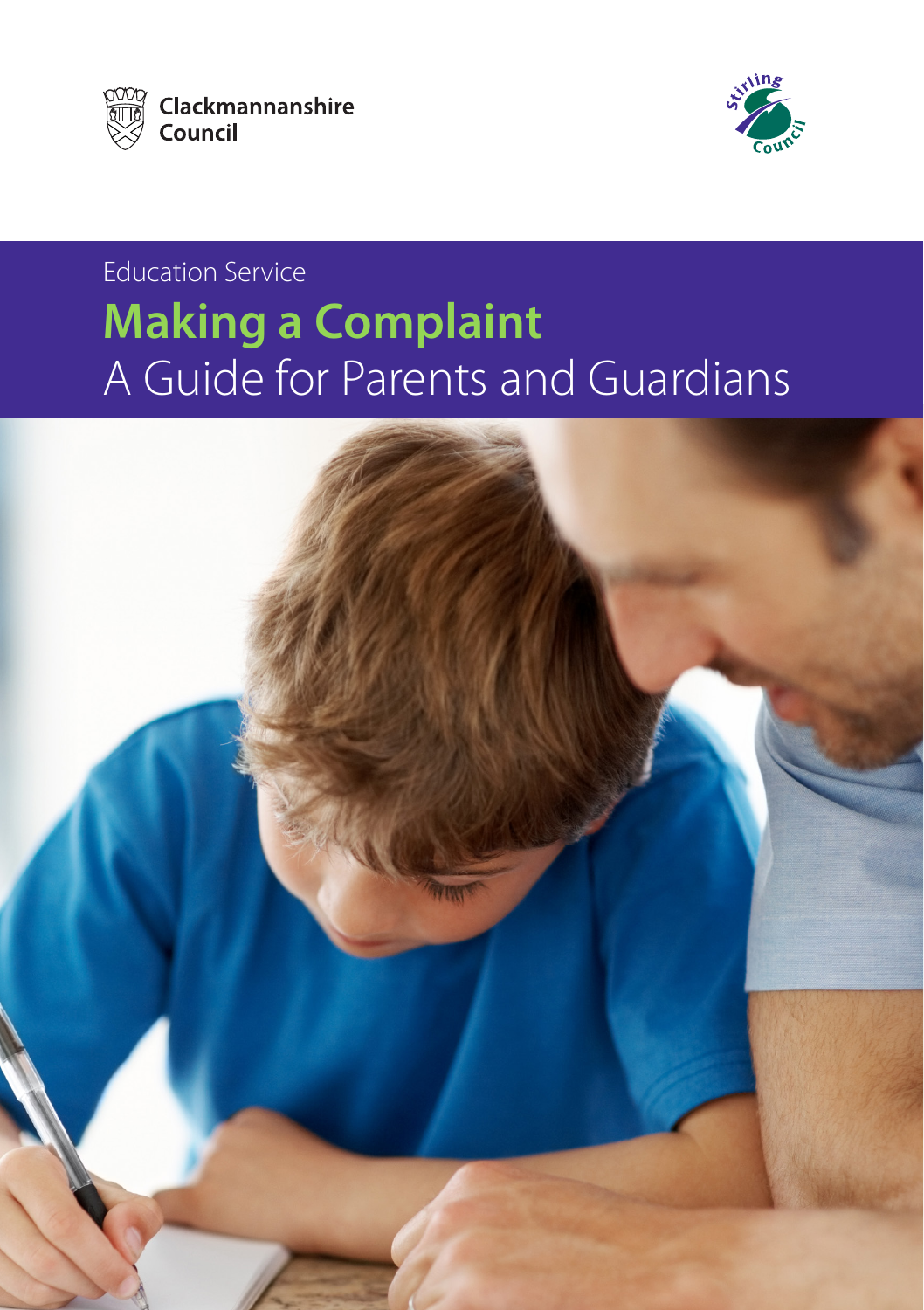# **Introduction**

Education Services recognise the vital role that parents play in supporting and strengthening their children's learning. We are committed, therefore, to fostering positive relationships with parents.

#### **We are keen to:**

- Encourage good communication between schools, parents and families
- Create a productive partnership for the benefit of the child or young person

Despite this, parents may wish to make a complaint. We regard a complaint as any expression of dissatisfaction about our action or lack of action, or about the standard of service provided by us or on our behalf. The Education complaints process is part of Stirling and Clackmannanshire Councils' corporate complaints processes.

#### Here are examples of education-related issues you might complain about:

- Delays in responding to your enquiries and requests e.g. for information about your child's progress
- Failure to provide a service e.g. where a child has a right to school transport
- Our standard of service e.g. your child's right to be taught by qualified and competent staff
- Treatment by or attitude of a member of staff
- Council policy e.g. you believe that a policy does not meet legal standards or national guidelines
- failure to follow proper procedure e.g. child protection procedures

Your complaint can involve more than one service or be about someone working on our behalf.

You have 6 months to make a complaint after the event that you want to complain about takes place. If you first learn of the issue about which you want to complain after this point, you have a further 6 months to complain. In exceptional circumstances the Service may investigate matters more than a year old, but it is not obliged to do so.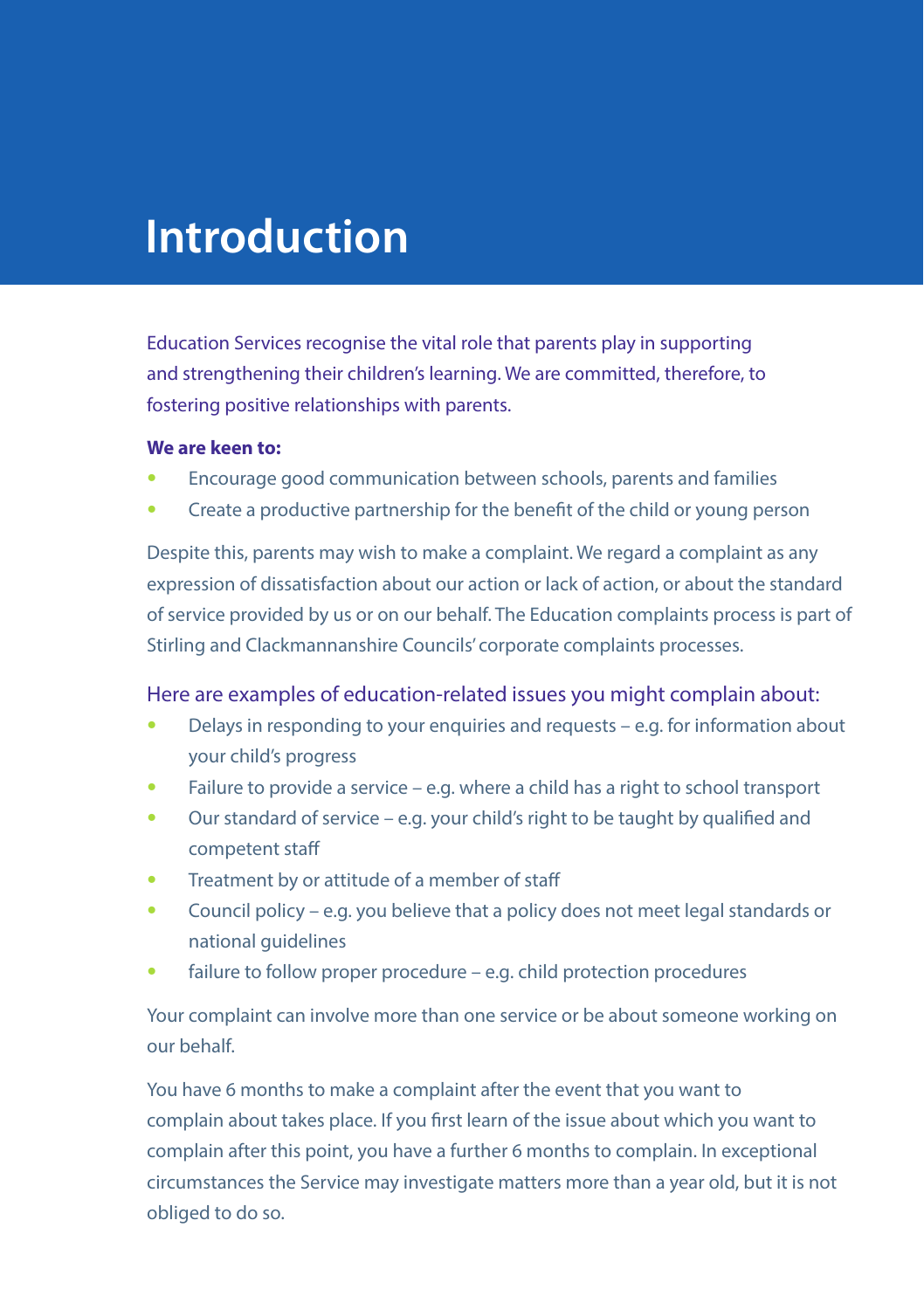## What can't I complain about?

#### Here are some things we can't deal with through our complaints procedure:

- A routine first time request for a service or action e.g. informing the school that your child told you she is being bullied and asking them to resolve this.
- Requests for compensation from the Council
- Things that are covered by a right of appeal, e.g. Exclusion from school which has its you.

to complain on his/her behalf. For example, a child's grandparent who is not the legal note or another reasonable form of evidence to show that the person responsible for the child had agreed.

You can also authorise an advocate to complain for you. You can find out about advocates telephone 0131 260 5380; website: www.siaa.org.uk

You can expect Education Services to:

- Work with you to find a solution that is in the best interest of your child
- To have your child's views taken into consideration
- To give you full information about the outcome of your complaint and any action that the Service takes if your complaint is upheld or partly upheld
- Tell you who is dealing with your complaint.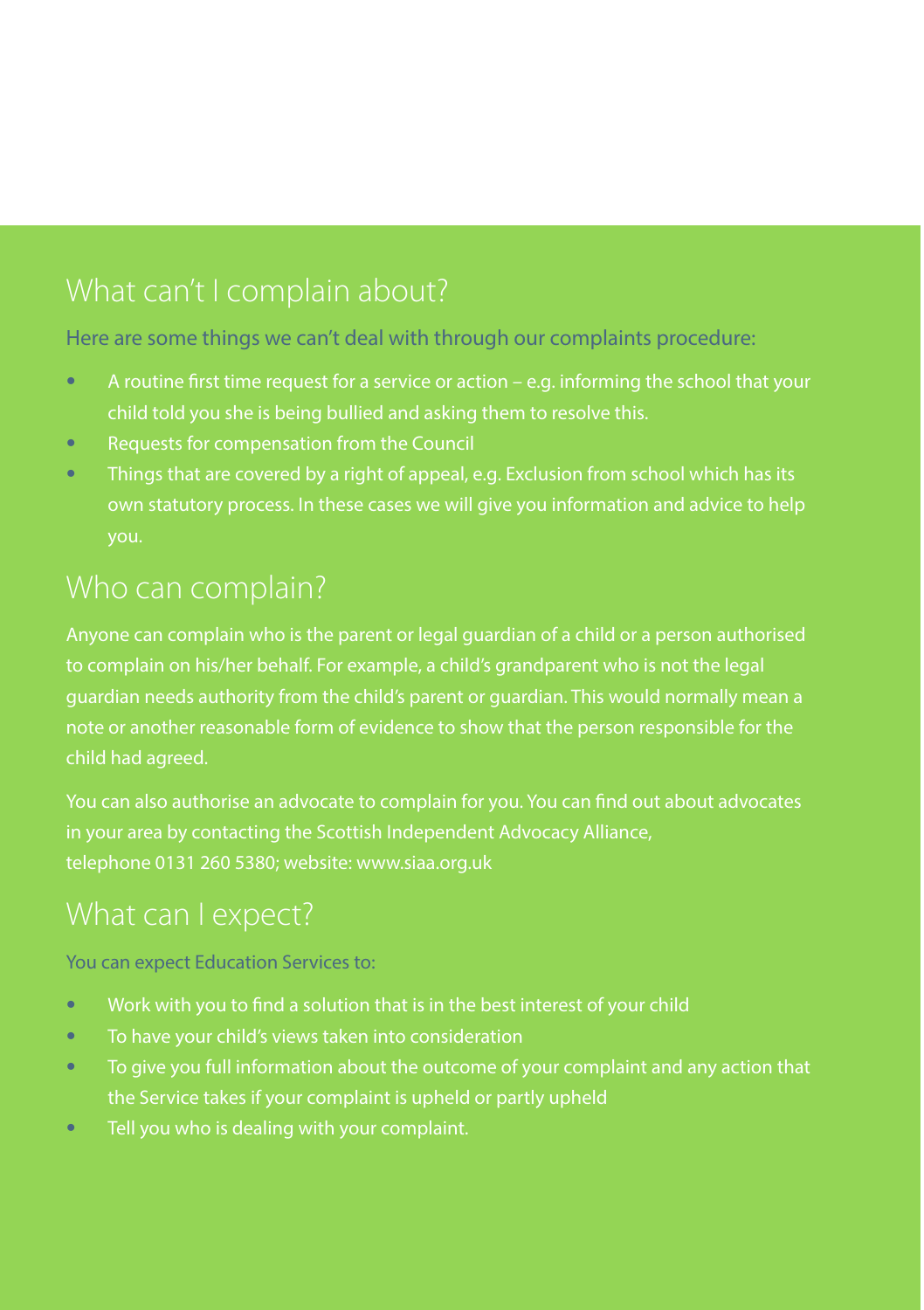

## How do I complain?

You can complain in person, by phone, email or by letter. We have a 2 stage complaints procedure.

## Stage One - Frontline resolution

In the first instance please complain to your child's school or nursery, telling them as much as you can about the complaint, what has gone wrong and what you want them to do to resolve the matter. A senior member of staff, either the head teacher or depute head, will be responsible for looking into complaints. Heads are senior managers with a high level of responsibility for your child's learning and welfare and able to look into most matters. However, the Head may refer the Stage One complaint to Education Services centrally, e.g. if it is about the conduct of the Head or too complex to be dealt with at front-line service level.

The school or nursery will give you our decision at Stage One within 5 working days or fewer unless there are exceptional circumstances. If we need further time we will ask you to agree an extension of up to 5 further days. If the Stage One complaint has been referred to Education centrally your response will come from there.

## Stage Two - Investigation

If you are dissatisfied with your Stage One response you can move to Stage Two. Stage Two deals with 2 types of complaints: those not resolved at Stage One and those not appropriate for Stage One, for example the conduct of a head or too complex for a head to deal with.

To move to Stage Two, you should contact the Head of Education and ask for a formal investigation under Stage Two. You can do this by email (greerb@stirling.gov.uk), phone (01786 233282), letter to Teith House, Kerse Road, Stirling FK7 7QA, or in person. Or you can ask the Head of the school or nursery to move the complaint to Stage Two on your behalf.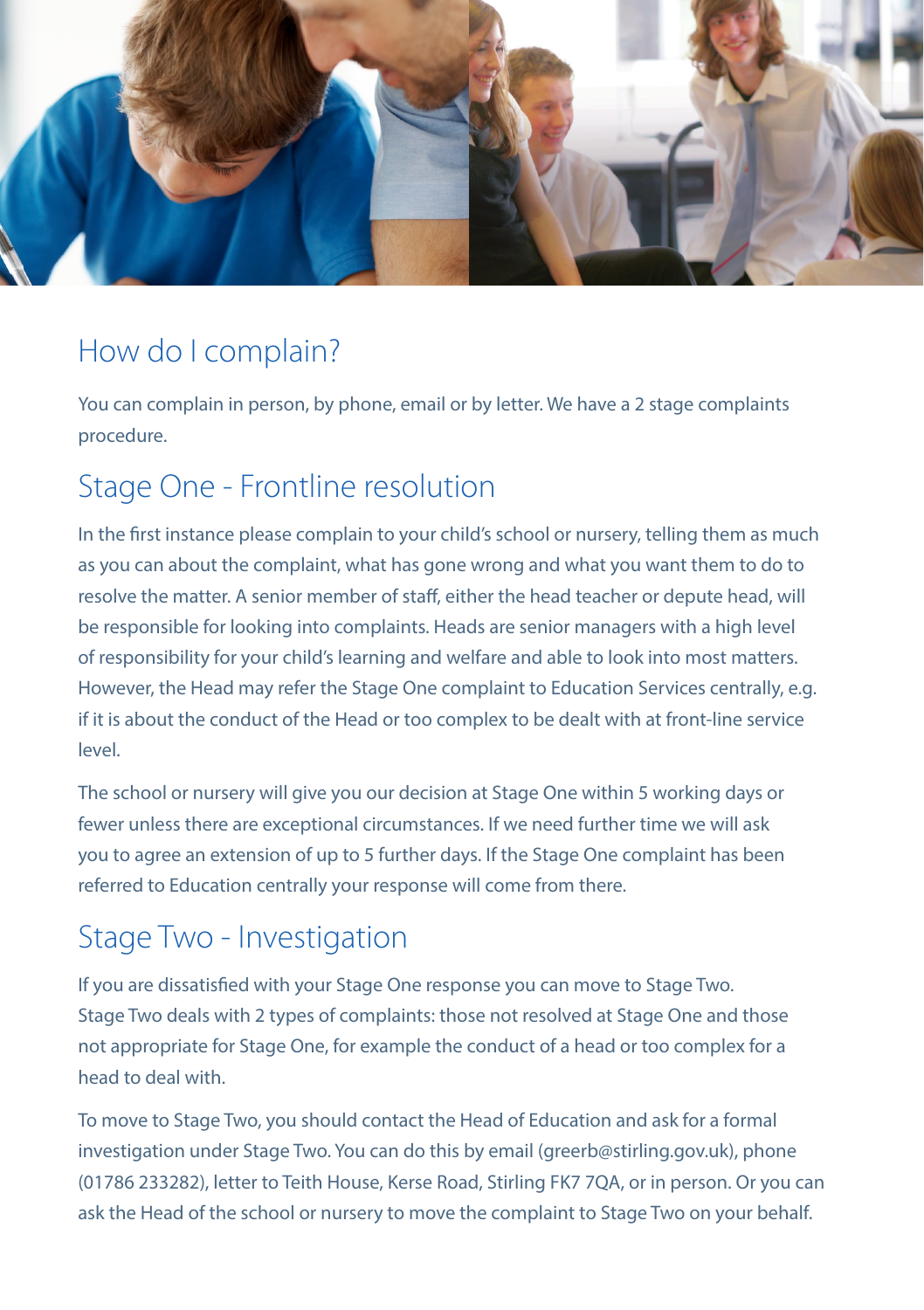## When using Stage Two:

- We will acknowledge your complaint within 3 workings days
- You will be contacted by the Investigating Officer for your complaint, who will usually meet you to confirm: the detail of your complaint, what you want to achieve, and if your expectations are achievable. In some cases, e.g. your complaint has been made in writing and is clear, there may be no need to meet. It is helpful if you present any evidence that you can offer in support of your complaint, e.g. contact details for witnesses, reports from other professionals etc. if appropriate.
- We will write to you confirming the details of your complaint, what you want to achieve, and what the investigation can cover.
- We will give you a full, written response to the complaint as soon as possible and within 20 working days. If our investigation takes longer than 20 working days we will agree revised time limits with you and keep you updated on progress.

## Some Frequently Asked Questions

- Q Will my Complaint be treated confidentially?
- A To address a complaint, we may have to share it with colleagues within the Council or with people you mention in your complaint. If you don't wish a person mentioned in your complaint to be contacted, you should tell the person who is investigating it. However, if you do so it might mean that the complaint can't be fully investigated. If the person investigating your complaint wishes to consult anyone outwith the Council who is not mentioned in your complaint, he or she will ask your permission. The exception to this is where it is necessary to share information in terms of Child **Protection**
- Q What if I want to withdraw my complaint?
- A Usually this will terminate an investigation but not always. It may be necessary to look into the complaint to ensure the quality of the service or for Child Protection reasons.
- Q Can a Complaint be Considered Unacceptable?
- A Stirling Council has approved an Employee Guide for Dealing with Unacceptable Behaviour, which has been agreed with Clackmannanshire Council. Such behaviour includes, among other things, changing the substance of a complaint or introducing unrelated concerns, unreasonable persistence in pursuing a complaint such as refusing to accept explanations of what a service can and cannot do, and continuing to pursue a previously investigated complaint without presenting any new information.

Depending on the form of unacceptable conduct we will take appropriate action. For example, we may refuse to investigate a complaint where the complainant is unreasonably persistent. In such cases complainants will be informed of our decision and their right to refer the matter to the Scottish Public Services Ombudsman.